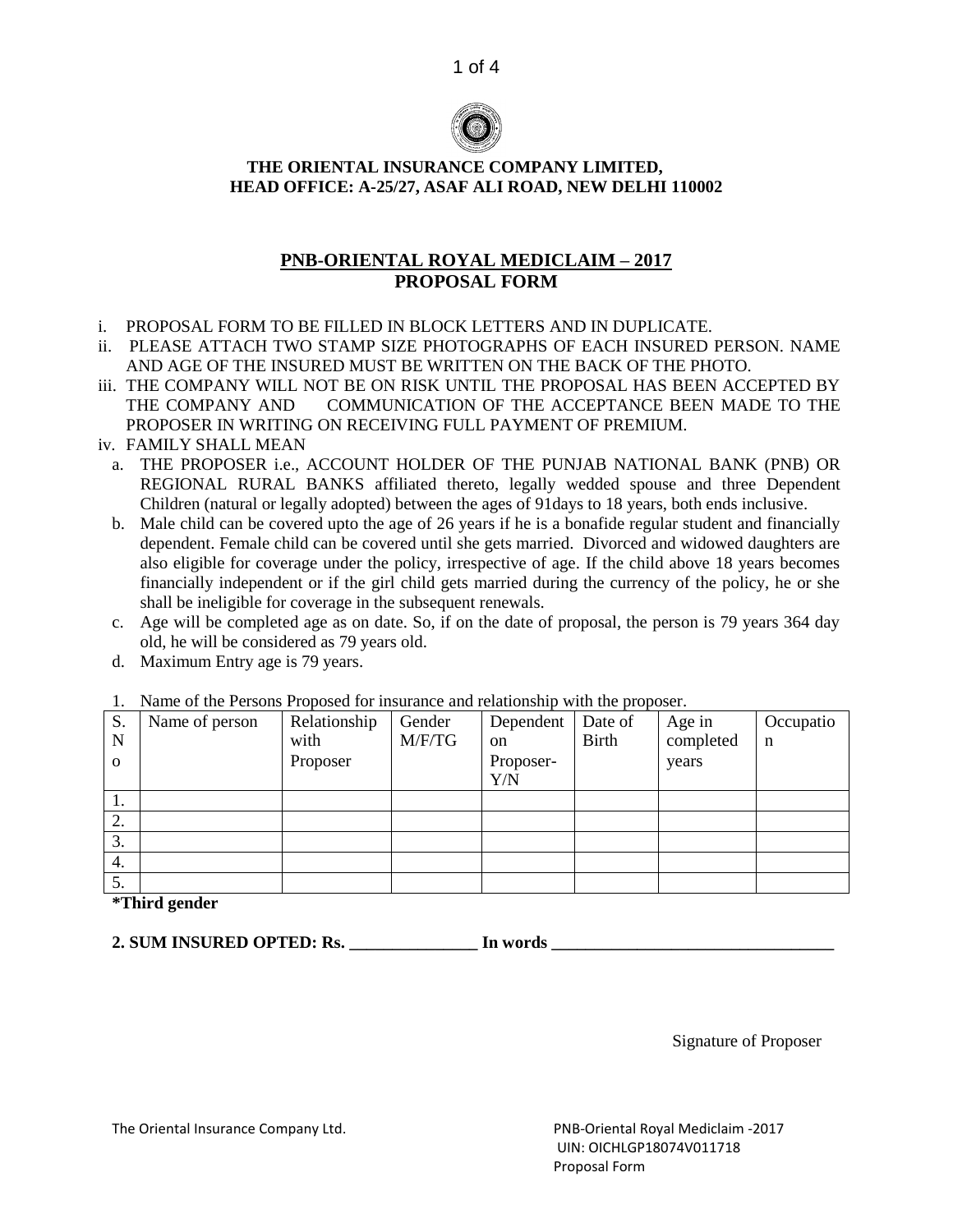#### 3. **Declaration of good health**

|                                       | <b>PROPOSER   SPOUSE</b> | <b>CHILD1</b> | <b>CHILD2</b> | <b>CHILD</b> |
|---------------------------------------|--------------------------|---------------|---------------|--------------|
|                                       |                          | (name)        | (name)        | $3$ (name)   |
| Are the persons proposed for          |                          |               |               |              |
| insurance in good health and free     |                          |               |               |              |
| from physical and mental diseases,    |                          |               |               |              |
| infirmity and major health            |                          |               |               |              |
| complaints ? (YES OR NO)              |                          |               |               |              |
| If No, please specify the nature $\&$ |                          |               |               |              |
| duration of illness                   |                          |               |               |              |

## **4. PNB / PNB ASSOCIATED RRB ACCOUNT DETAILS**

| <b>Branch Name</b> |  |  |  |  | <b>City name</b> |  |  |  |
|--------------------|--|--|--|--|------------------|--|--|--|
|                    |  |  |  |  |                  |  |  |  |
| $\sim$ 10.         |  |  |  |  |                  |  |  |  |

## **5. PERMANENT ACCOUNT NO. OF THE PROPOSER (PAN No.)** (**Optional)**

### **6. ADDRESS & TELEPHONE NO. / MOBILE NO. / E-MAIL ADDRESS OF PROPOSER:**

| Ph.N |  |  |  |  |  |                | Mobile |  |  |  |  |  |  |
|------|--|--|--|--|--|----------------|--------|--|--|--|--|--|--|
|      |  |  |  |  |  | N <sub>o</sub> |        |  |  |  |  |  |  |
| Ε.   |  |  |  |  |  |                |        |  |  |  |  |  |  |
| mail |  |  |  |  |  |                |        |  |  |  |  |  |  |

#### **7. NAME - ADDRESS & TELEPHONE NO. OF FAMILY PHYSICIAN**

| Ph.N |  |  |  |  |  | Mobile |  |  |  |  |  |  |
|------|--|--|--|--|--|--------|--|--|--|--|--|--|
|      |  |  |  |  |  |        |  |  |  |  |  |  |

#### **8. PLEASE GIVE DETAILS OF HOSPITALISATION/ILLNESS/DISEASE AT PRESENT OR IN THE PAST FOUR YEARS.**

| Sl.      | Name of the           | Name of the      | Policy no. | Policy | Type of policy              | Sum     | Illnes      |
|----------|-----------------------|------------------|------------|--------|-----------------------------|---------|-------------|
| N        | proposed              | Insurer (if any) |            | Period | (Please specify)            | Insured | S/          |
| $\Omega$ | <b>Insured Person</b> |                  |            |        | P.A., Cancer,<br>Mediclaim, |         | disea<br>se |
|          |                       |                  |            |        | others)                     |         |             |
|          |                       |                  |            |        |                             |         |             |
|          |                       |                  |            |        |                             |         |             |
|          |                       |                  |            |        |                             |         |             |
|          |                       |                  |            |        |                             |         |             |

Signature of Proposer

The Oriental Insurance Company Ltd. **PNB-Oriental Royal Mediclaim -2017**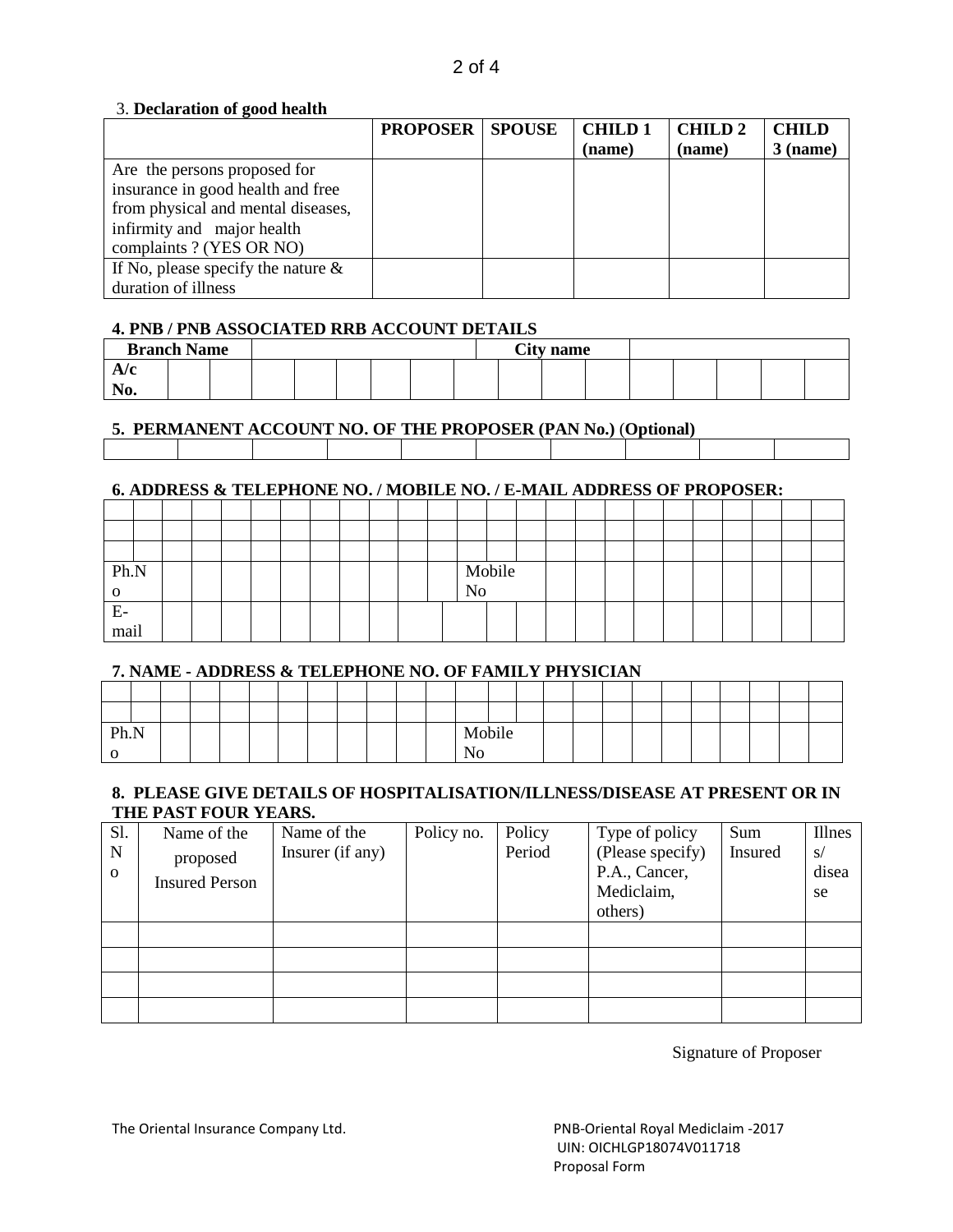#### **9. Details of existing Health Insurance Policies, if any:**

| Policy No. | <b>Policy Period</b> | <b>Sum Insured</b> | <b>Name of Insurer</b> | Whether any<br>health policy of<br>PNB / OBC<br>Y/N) |
|------------|----------------------|--------------------|------------------------|------------------------------------------------------|
|            |                      |                    |                        |                                                      |
|            |                      |                    |                        |                                                      |

#### **10. PROPOSED DATE & PERIOD OF INSURANCE (DD MM YYYY)**

|--|--|--|--|--|--|--|--|--|--|--|--|--|--|--|--|--|--|--|--|

#### **DECLARATIONS:**

- 1. I hereby declare, on my behalf and on behalf of all persons proposed to be insured, that the above statements, answers and/or particulars given by me are true and complete in all respects to the best of my knowledge and that I am authorized to propose on behalf of these other persons.
- 2. I understand that the information provided by me will form the basis of the insurance policy, is subject to the Board approved underwriting policy of the insurer and that the policy will come into force only after full payment of the premium chargeable.
- 3. I further declare that I will notify in writing any change occurring in the occupation or general health of the life to be insured / proposer after the proposal has been submitted but before communication of the risk acceptance by the company.
- 4. I declare that I consent to the company seeking medical information from any doctor or from a hospital who / which at anytime has attended on the person to be insured / proposer or from any past or present employer concerning anything which affects the physical or mental health and seeking information from any insurance company to which an application for insurance has been made for the purpose of underwriting the proposal and/or claim settlement.
- 5. I authorize the company to share information pertaining to my proposal including the medical records of the insured / proposer for the sole purpose of proposal underwriting and/or claims settlement with any Governmental and/or Regulatory authority.
- 6. I have carefully read the Prospectus and having understood the same, I propose for a policy in the standard form issued by the Company.

#### **UNDERTAKINIG:**

I, Mr /Mrs /Miss  $\sim$  1. The observed of the observed of the observed of the observed of the observed of the observed of the observed of the observed of the observed of the observed of the observed of the observed of the o solemnly declare and state that all information given above are true and correct to the best of my knowledge . In case any such information is found at any time in future to be false or misleading or it is found by the insurer that I have not disclosed any fact which is material\* to the assessment of the risk, the insurance cover granted to me shall be deemed to be null and void and I shall not be entitled to any benefit thereunder.

**\* A material fact is one which can influence the insurer's judgement to accept or reject the Proposal or the terms of acceptance.**

| Place | Signature of Proposer. |
|-------|------------------------|
| Date  | Name of Proposer       |

The Oriental Insurance Company Ltd. PNB-Oriental Royal Mediclaim -2017

 UIN: OICHLGP18074V011718 Proposal Form